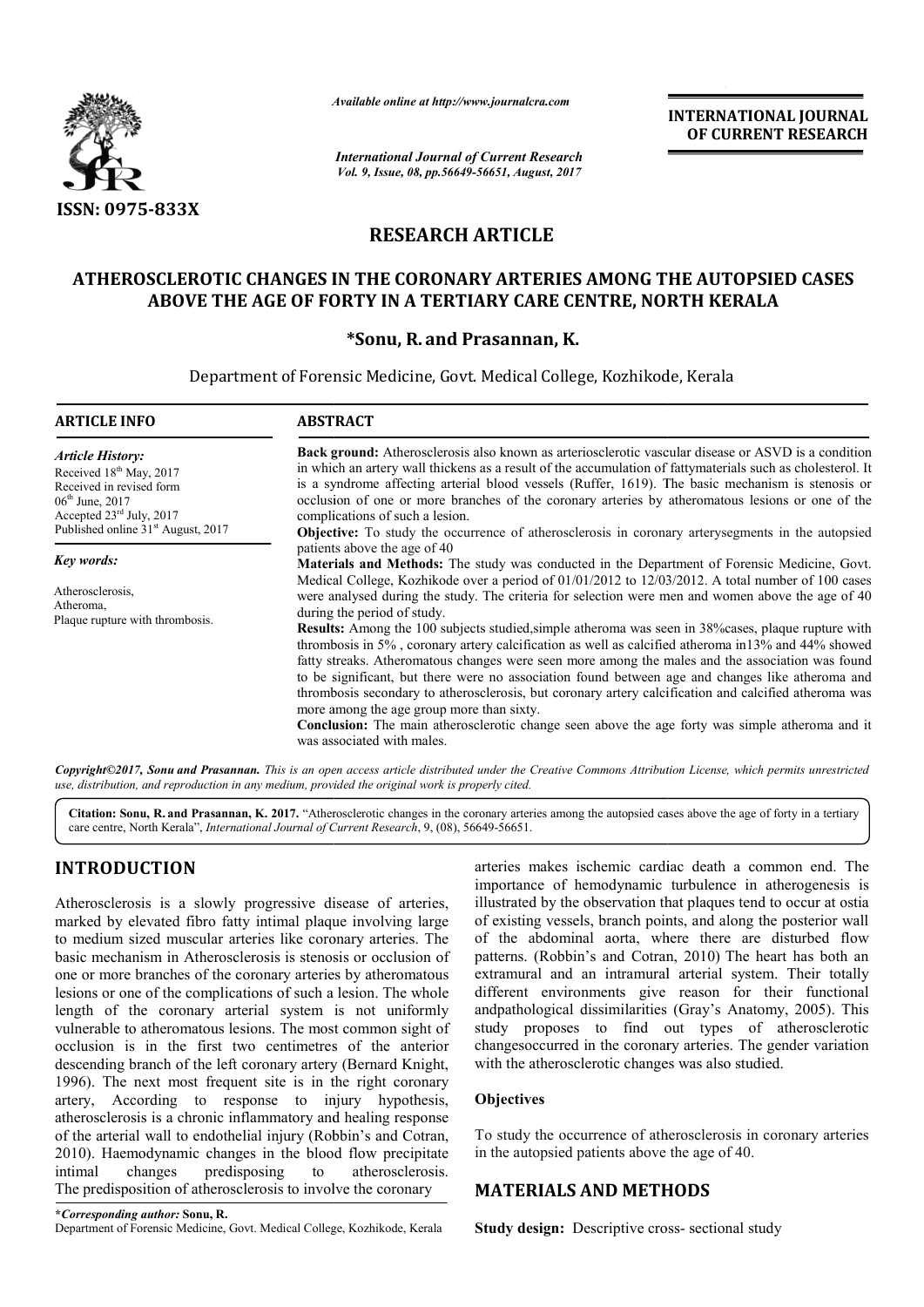#### **Study setting**

The study was conducted in the Department of Forensic Medicine, Govt.Medical College, Kozhikode over a period of 01/01/2012 to 12/03/2012.

**Inclusion criteria:** Men and women above the age of 40 during the period of study.

#### **Exclusion criteria:**

- 1. Cases below the age of 40 years since hemodynamic changes would not affect the vessel wall.
- 2. Decomposed bodies
- 3. Severe burns with charring of internal organs.
- 4. Other situations like pericarditis, cases with coronary bypass graft, and dense fibrotic changes of pericardium were exempted from the study as complete coronary dissection was difficult.

### **Sampling**

Convenient sampling

A total number of 100 cases were analysed during the study.

### **Methodology**

During the routine autopsy by Lettule's method, the heart was removed and opened by the Virchow's method in the direction of blood flow. Its weight was measured; epicardium, valves and chambers were noted. The three epicardial coronary arteries and their major branches were examined by making serial 3mm cross sections with a lancet. The coronary artery was then openedalong its length with small scissors and the branches were identified. The severity of the atherosclerotic change was noted as: simpleatheroma, complicated plaques like calcified atheroma, rupture of plaque and thrombosis.

### **Ethical aspects**

Study protocol was submitted to the Institutional Research Committee as well as Institutional Ethics Committee of Govt. Medical College, Kozhikode and clearance was obtained for conducting the study

### **Key words:**

**Atherosclerosis**: Atherosclerosis is a disease of the arteries charecterised by the deposition of fatty material on their inner walls

**Atheroma:** Atheroma is an accumulation of degenerative material containing lipids, calcium, variable amount of fibrous connective tissue and macrophages in the inner layer of an arterial wall.

**Plaque rupture with thrombosis**: Rupture of the endothelium of arterial wall and the fibrous cap of the atheroma resulting in shower of debris from the plaque combined with platelet and clotting response resulting in narrowing, sometimes closure of lumen.

### **RESULTS AND DISCUSSION**

The study included 100 cases, out of which 79% were males and 21% females. The mean age (SD) was 58.42(9.51).out of 100, 54 % were in the age group below 60 years and 46% were more than 60 years. The main atherosclerotic change was found to be atheroma 38%, thrombosis secondary to plaque rupture 5% and calcified atheroma 13% and 44% showed fatty streaks. All these Atherosclerotic changes were more in the Left Coronary artery and it was found to be significant. It may be due to the increased turbulence of blood flow through the left coronary artery due to more branching sites.

**Table 1. Atherosclerotic changes**

| ypes                 | ∖∩ |     |
|----------------------|----|-----|
| Atheroma             | 38 | 38% |
| Thrombosis           |    | 5%  |
| Calcified Atheroma   | 13 | 13% |
| <b>Fatty streaks</b> |    |     |

### **The associated factors of atheromatous changes**

**Table 2. The Associated factors and atheroma**

| Factors       | Atheroma     |           | P value |
|---------------|--------------|-----------|---------|
| Age           | Yes (38)     | No(62)    |         |
| $\leq 60(54)$ | 19(35.2%)    | 35(64.8%) | 0.336   |
| >60(46)       | 19(41.3%)    | 27(58.7%) |         |
| <b>Sex</b>    |              |           |         |
| Males $(79)$  | 42 (53.2%)   | 46.8%     | 0.000   |
| Females (21)  | $20(95.2\%)$ | $0.8\%$   |         |

The Atheroma was seen more in the age group more than sixty but it was not statistically significant. The males showed a significant association with atheroma. The study conducted by Ganeshnarayana, Nagaraja *et al*. (2016) also showed a significant association between sex and atheroma. The thrombosis didnot showed any significant association with age and sex. Calcified atheroma was more in the subjects with age group more than sixty and the association was statistically significant, calcified astheromawas more in females when compared with males but it was not statistically significant.

**Table 3. Associated factors and calcified atheroma**

| Factors       | Calcified Atheroma |             | P value |
|---------------|--------------------|-------------|---------|
| Age           | Yes (38)           | No (62)     |         |
| $\leq 60(54)$ | $4(7.4\%)$         | 39(92.6%)   | 0.003   |
| >60(46)       | $9(19.5\%)$        | 35(80.5%)   |         |
| <b>Sex</b>    |                    |             |         |
| Males $(79)$  | 10(12.7%)          | $9(87.3\%)$ | 0.121   |
| Females (21)  | $3(14.2\%)$        | 18(85.2%)   |         |

### **Conclusion**

In this study the incidence of atherosclerosis was maximum in the Left coronary artery, but calcification appears to be age related. Among the Atherosclerotic changes simple Atheroma was found to be more. The age group and sex showed association with atheroma and calcified atheroma.

### **Acknowledgement**

We would like to place on record our deep sense of gratitude to all staff in the. Dept. of Forensic Medicine, Govt.Medical College, Kozhikode for the valuable, inspirinig guidance and timely suggestions given throughout the study.

### **REFERENCES**

Bernard Knight, Pathology of Sudden Death, Forensic Pathology 2nd Edition, 1996: 488 – 591